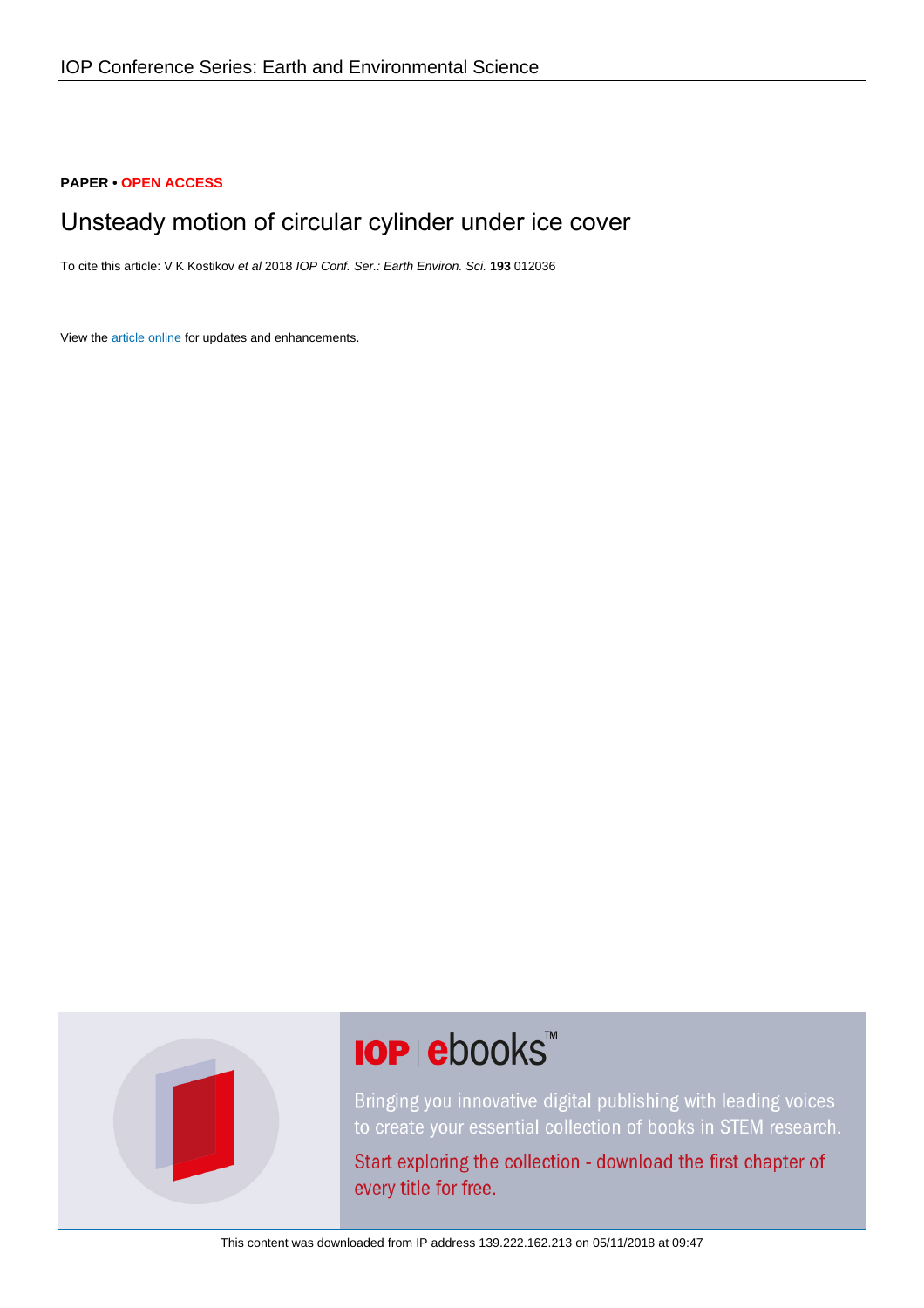### Unsteady motion of circular cylinder under ice cover

V K Kostikov<sup>1,2</sup>, N I Makarenko<sup>1,2</sup> and A A Korobkin<sup>3</sup>

<sup>1</sup> Lavrentyev Institute of Hydrodynamics, Novosibirsk, Russia

<sup>2</sup> Novosibirsk State University, Novosibirsk, Russia

<sup>2</sup> University of East Anglia, Norwich, UK

E-mail: makarenko@hydro.nsc.ru

Abstract. An interaction of the moving submerged circular cylinder with elastic solid ice cover is investigated. The method of reduction to integral-differential system of equations is extended to the case of elastic ice sheet floating on the fluid surface. The elastic properties of the ice are accounted for by the Euler's beam theory. A special iterative procedure is developed to construct small-time asymptotic solution for the cylinder moving with constant acceleration from rest. Elastic-gravity waves in the ice cover are studied in a wide range of parameters.

#### 1. Introduction

In this paper we study analytically the deflection of an elastic ice-plate floating on the surface of ideal fluid caused by unsteady motion of submerged circular cylinder. The most recent theories and data related to the problem of external loading on the surface of the ice were discussed in [1]. The problem of unsteady motion of submerged body under ice cover in homogenous or stratified fluids was considered in linear statement in [2]. The linearised problem on hydroelastic behaviour of the floating plate of finite size was investigated in [3]. Our analysis uses reduction of the Euler equations to the nonlinear boundary integral-differential system of equations for the wave elevation together with normal and tangential fluid velocities [4]-[6]. In this method the key role is played by the integral equation for a normal fluid velocity that discribes interaction of the cylinder with the floating ice-cover.

#### 2. Formulation of the problem

The plane irrotational flow of a heavy inviscid deep fluid is considered in the coordinate system  $Oxy$  with a vertical y-axis. The circular cylinder moves totally submerged under ice cover. Trajectory of the cylinder center  $(x_c(t), y_c(t))$  is known at any time moment  $t > 0$ . The ice cover is modeled by an elastic solid plate with constant small thickness h and density  $\rho_{ice}$  floating freely on the free surface. The shape of the plate  $y = \eta(x, t)$  is unknown and to be determined during solution of the problem. Initially, the fluid, ice plate and cylinder are at rest. The line  $y = 0$  corresponds to undisturbed contact surface between ice and fluid (Figure 1). Let  $h_0$ ,  $u_0$ , and  $\rho$  be initial submergence depth of the cylinder center, characteristic speed of the cylinder, and fluid density, respectively. The dimensionless variables use the depth  $h_0$  as a length scale, the speed  $u_0$  as a velocity scale, the quantity  $\rho u_0^2$  as a pressure unit, and the ratio  $h_0/u_0$  as a time unit. Unsteady flow of incompressible fluid under ice cover is described by the Euler

Content from this work may be used under the terms of the[Creative Commons Attribution 3.0 licence.](http://creativecommons.org/licenses/by/3.0) Any further distribution of this work must maintain attribution to the author(s) and the title of the work, journal citation and DOI. Published under licence by IOP Publishing Ltd 1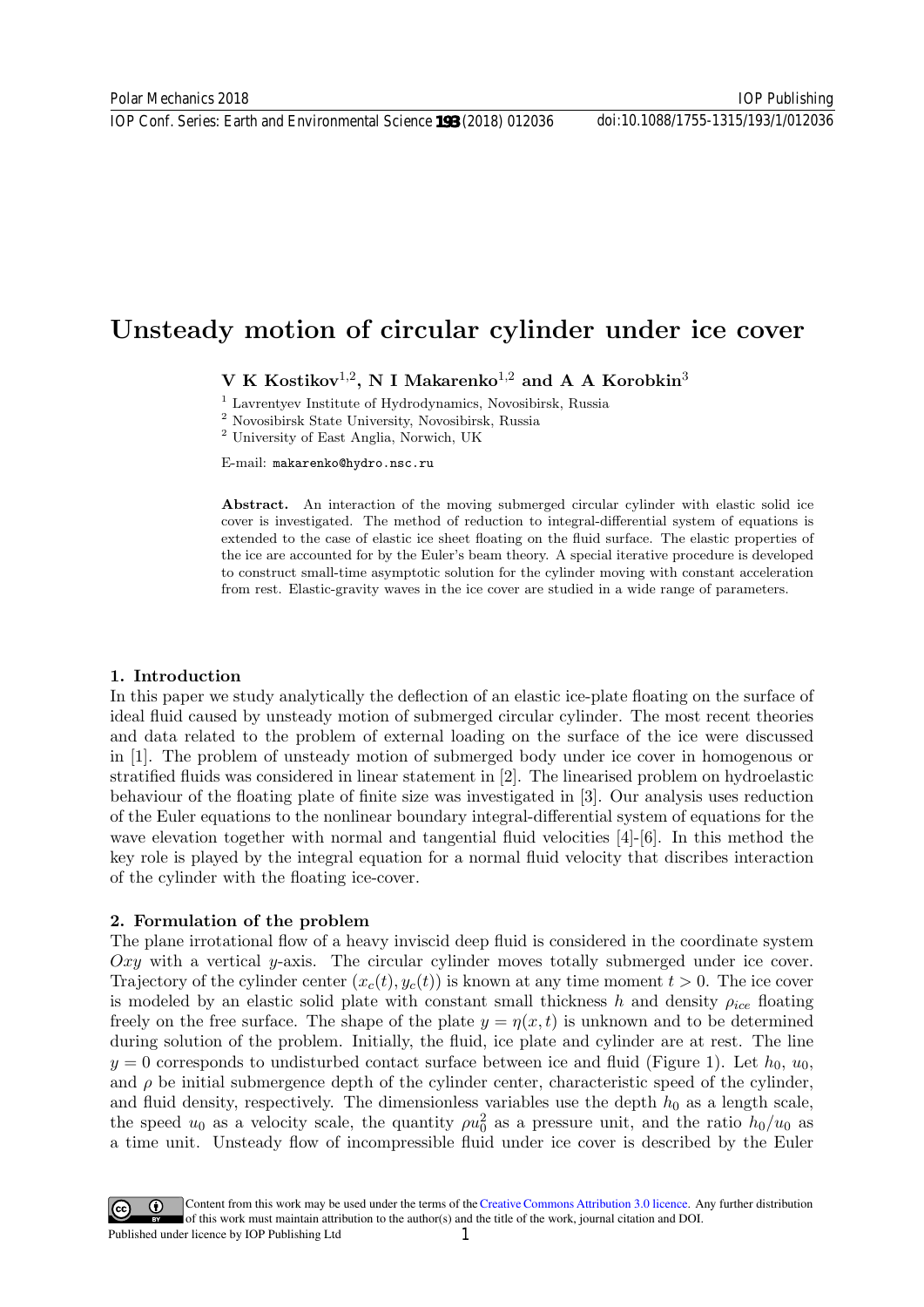equations for the velocity of the flow  $\mathbf{u} = (U, V)$  and hydrodynamic pressure p

$$
\begin{cases}\nU_t + U U_x + V U_y + p_x = 0, \\
V_t + U V_x + V V_y + p_y = -\lambda, \\
U_x + V_y = 0, \quad U_y - V_x = 0,\n\end{cases}
$$
\n(1)

where  $\lambda = gh_0/u_0^2$  is the square of the inverse Froude number and g is the gravity acceleration.



Figure 1. Scheme of motion.

We assume in our considerations that fluid remains to be in contact with an ice cover. Moreover, in contrast to the free surface flow, the pressure at the ice-covered surface depend on the deflection of the ice-plate. Therefore the following boundary kinematic and dynamic conditions should be satisfied

$$
\eta_t + U\eta_x = V, \quad p = \alpha \eta_{tt} + \beta \eta_{xxxx} \qquad (y = \eta(x, t)), \tag{2}
$$

where  $\alpha = \rho_{ice} h/(\rho h_0)$  and  $\beta = Eh^3/(12\rho h_0^3 u_0^2)$  are dimensionless parameters responsible for inertia and elasticity of the ice cover respectively. Here  $E$  is Young modulus. The boundary condition at the moving cylinder surface has the form

$$
(\mathbf{u} - \mathbf{u_{cyl}}) \cdot \mathbf{n} = 0 \qquad \left( (x - x_c(t))^2 + (y - y_c(t))^2 = r^2 \right), \tag{3}
$$

where  **is the unit normal and**  $r$  **is non-dimensional radius of the cylinder. We assume that the** fluid is at rest at infinity, so we have  $U, V, \eta \to 0$  as  $|\mathbf{x}| \to \infty$ . The initial velocity field  $\mathbf{u}_{|t=0} = \mathbf{u}_0$ should be irrotational

$$
U_{0x} + V_{0y} = 0, \quad U_{0y} - V_{0x} = 0,
$$

and also it should satisfy the compatibility condition

$$
(\mathbf{u}_0 - \mathbf{u}_{\text{cyl}}(0)) \cdot \mathbf{n}_0 = 0 \qquad \left( (x - x_c(0))^2 + (y - y_c(0))^2 = r^2 \right).
$$

These relations are satisfied, in particular, when the cylinder starts moving smoothly from rest.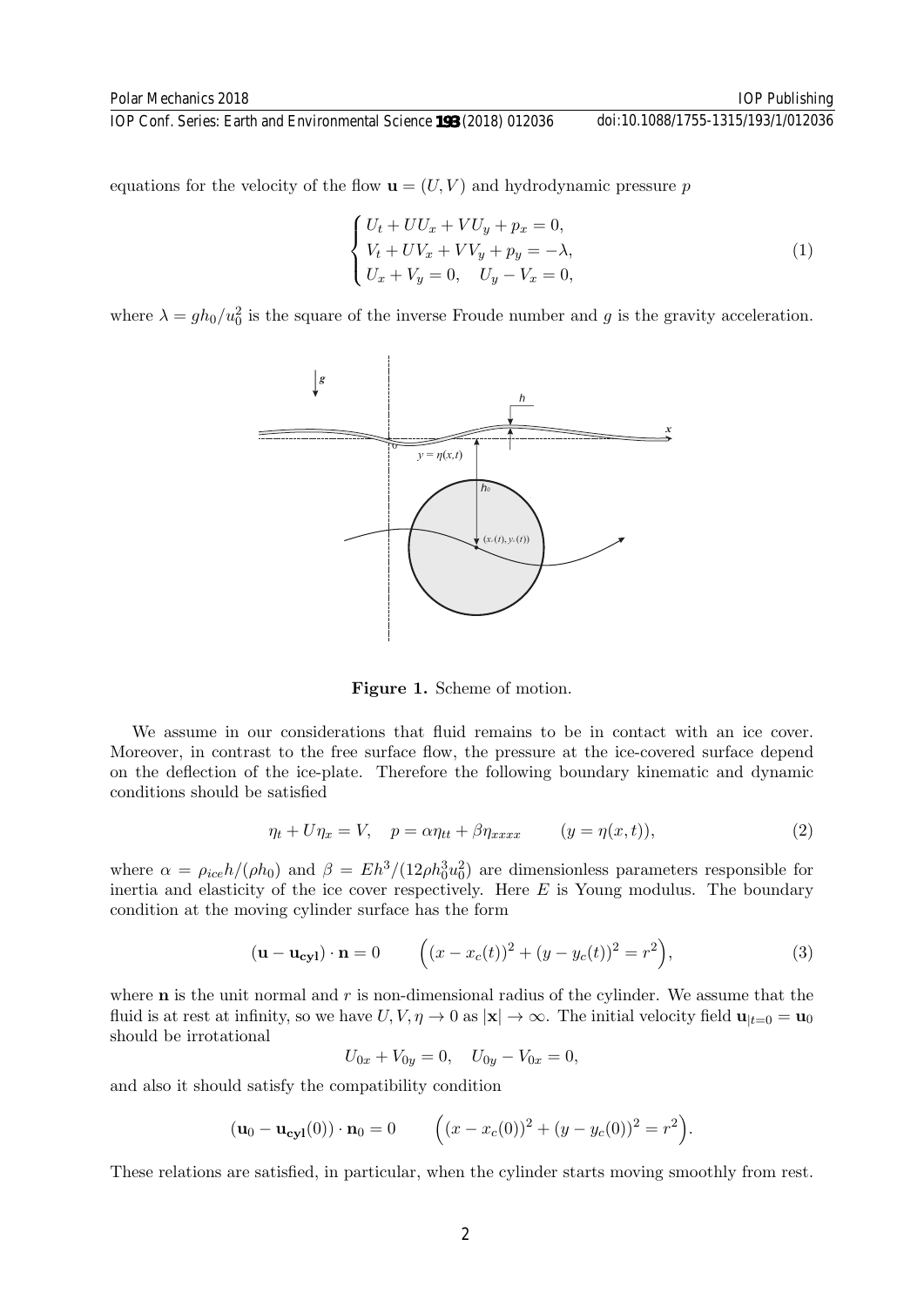#### 3. Integro-differential equations on the free surface

We introduce the tangential velocity  $u(x,t) = (U + \eta_x V)_{|y=\eta}$  and normal velocity  $v(x,t) =$  $(V - \eta_x U)_{|y=\eta}$  of the fluid particles at the interface  $y = \eta(x, t)$  between ice and fluid, and reduce the basic equations (1)-(2) to an equivalent system of boundary integral-differential equations for the unknown functions  $u, v, \eta$ 

$$
\eta_t = v, \qquad u_t + \frac{1}{2} \frac{\partial}{\partial x} \left( \frac{u^2 - 2\eta_x u v - v^2}{1 + \eta_x^2} \right) + \lambda \eta_x + \alpha \eta_{ttx} + \beta \eta_{xxxxx} = 0. \tag{4}
$$

$$
[I + A(\eta) + r^2 A_r(\eta)]v = [B(\eta) + r^2 B_r(\eta)]u + v_d(\eta).
$$
 (5)

The integral operators  $A$  and  $B$  are given by

$$
A(\eta)u(x) = \frac{1}{\pi} \int_{-\infty}^{+\infty} \frac{\eta(x) - \eta(s) - (x - s)\eta'(x)}{(x - s)^2 + [\eta(x) - \eta(s)]^2} u(s)ds,
$$
  
\n
$$
B(\eta)u(x) = \frac{1}{\pi} \int_{-\infty}^{+\infty} \frac{x - s + [\eta(x) - \eta(s)]\eta'(x)}{(x - s)^2 + [\eta(x) - \eta(s)]^2} u(s)ds,
$$
\n(6)

The operators  $A_r$  and  $B_r$  act by the formulae

$$
A_r(\eta)u(x) = \frac{1}{\pi} \int_{-\infty}^{+\infty} \frac{[\eta(s) - y_c - r^2 P(x)]Q'(x) - [s - x_c - r^2 Q(x)]P'(x)}{[\eta(s) - y_c - r^2 P(x)]^2 + [s - x_c - r^2 Q(x)]^2} u(s)ds,
$$
  
\n
$$
B_r(\eta)u(x) = \frac{1}{\pi} \int_{-\infty}^{+\infty} \frac{[\eta(s) - y_c - r^2 P(x)]P'(x) + [s - x_c - r^2 Q(x)]Q'(x)}{[\eta(s) - y_c - r^2 P(x)]^2 + [s - x_c - r^2 Q(x)]^2} u(s)ds,
$$
\n(7)

with Poisson kernels

$$
P(x) = \frac{\eta(x) - y_c}{(x - x_c)^2 + (\eta(x) - y_c)^2}, \quad Q(x) = \frac{x - x_c}{(x - x_c)^2 + (\eta(x) - y_c)^2}.
$$

Functions  $v_d$  in (5) is defined by relation

$$
v_d(\eta) = 2r^2 \Big( \dot{y}_c Q(x) - \dot{x}_c P(x) \Big)'.\tag{8}
$$

Prime superscript  $(\dots)'$  in formulae  $(6)-(8)$  denotes partial differentiation with respect to the spatial variable x. Respectively, the time variable t was omitted from the functions  $\eta$ ,  $u$ ,  $v$  in formulae  $(5)-(8)$  for simplicity since it appears there only as a parameter.

#### 4. Small-time asymptotic solution

We consider the unsteady flow which starts from rest,  $\eta(x, 0) = u(x, 0) = v(x, 0) = 0$ , and is caused by two-dimensional motion of the cylinder with constant acceleration. The trajectory of the cylinder can be taken in dimensionless form as  $x_c(t) = t^2 \cos \theta$ ,  $y_c(t) = -1 + t^2 \sin \theta$ . The solution of system  $(4)-(5)$  is derived by the small-time expansion method in the form

$$
\eta(x,t) = t^2 \eta_2(x) + t^3 \eta_3(x) + t^4 \eta_4(x) + \dots,
$$
  
\n
$$
u(x,t) = tu_1(x) + t^2 u_2(x) + t^3 u_3(x) \dots,
$$
  
\n
$$
v(x,t) = tv_1(x) + t^2 v_2(x) + t^3 v_3(x) + \dots.
$$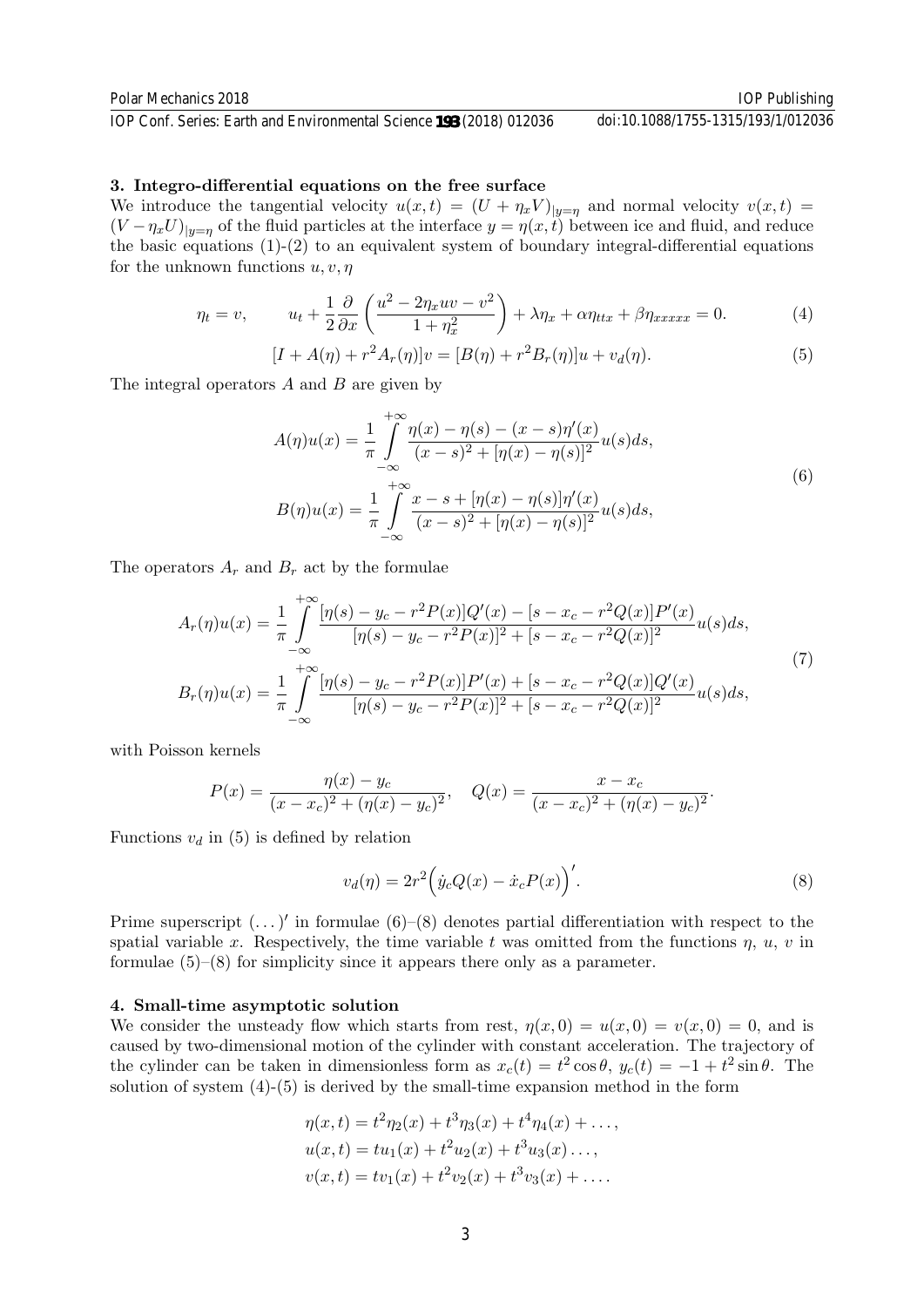doi:10.1088/1755-1315/193/1/012036

IOP Conf. Series: Earth and Environmental Science **193** (2018) 012036

where the coefficients  $\eta_n$  and  $u_n$  may be evaluated via  $v_n$  by formulae following from differential equations (4)

$$
\eta_{n+1} = \frac{v_n}{n+1} \quad (n \ge 1),
$$
  
\n
$$
u_1 = -\alpha v_1', \quad u_2 = 0, \quad u_3 = \frac{1}{6} [v_1^2 - \lambda v_1 - \beta v_1^{(4)}]' - \alpha v_3',
$$
  
\n
$$
u_4 = 0, \quad u_5 = \frac{1}{20} [4v_1 v_3 - \lambda v_3 - \beta v_3^{(4)}]' - \alpha v_5', \quad \dots
$$
\n(9)

Using the power expansion of the free surface elevation  $\eta$  we can determine similar power series for the integral operators defined by formulae (6) and (7)

$$
A(\eta) = t^2 A^{(2)} + t^3 A^{(3)} + \dots, \quad B(\eta) = B^{(0)} + t^2 B^{(2)} + \dots,
$$
  

$$
A_r(\eta) = A_r^{(0)} + t^2 A_r^{(2)} + t^3 A_r^{(3)} + \dots, \quad B_r(\eta) = B_r^{(0)} + t^2 B_r^{(2)} + \dots
$$

Here the leading-order coefficients of the operators  $A$  and  $B$  have the form:

$$
A^{(2)}u(x) = \frac{1}{\pi} \int_{-\infty}^{+\infty} \frac{\eta_2(x) - \eta_2(s)}{(x-s)^2} u(s) ds - \eta_2'(x) + \frac{1}{\pi} \int_{-\infty}^{+\infty} \frac{u(s) ds}{x-s}, \quad B^{(0)}u(x) = Hu(x) = \frac{1}{\pi} \int_{-\infty}^{+\infty} \frac{u(s) ds}{x-s},
$$

where H denotes the Hilbert transform. Operators  $A_r^{(0)}$  and  $B_r^{(0)}$  can be evaluated as follows

$$
A_r^{(0)}v(x) = \frac{1}{\pi} \int_{-\infty}^{+\infty} \frac{(1 - r^2 p(x))q'(x) - (s - r^2 q(x))p'(x)}{(1 - r^2 p(x))^2 + (r^2 q(x) - s)^2} v(s)ds,
$$
  

$$
B_r^{(0)}u(x) = \frac{1}{\pi} \int_{-\infty}^{+\infty} \frac{(1 - r^2 p(x))p'(x) + (s - r^2 q(x))q'(x)}{(1 - r^2 p(x))^2 + (r^2 q(x) - s)^2} u(s)ds,
$$

with functions

$$
p(x) = P(x)|_{\{\eta=0, x_c=0, y_c=-1\}} = \frac{1}{1+x^2}, \quad q(x) = Q(x)|_{\{\eta=0, x_c=0, y_c=-1\}} = \frac{x}{1+x^2}.
$$
 (10)

The dipole term  $v_d$  has the power expansion  $v_d(x,t) = tv_d^{(1)}(x) + t^3v_d^{(3)}$  $d_d^{(3)}(x) + \ldots$  with coefficients

$$
v_d^{(1)}(x) = 4r^2(q'(x)\sin\theta - p'(x)\cos\theta),
$$
  
\n
$$
v_d^{(3)}(x) = 4r^2(p''(x)\cos 2\theta - q''(x)\sin 2\theta) + 4r^2(\eta_2(x)[p'(x)\sin\theta + q'(x)\cos\theta])'.
$$
\n(11)

Thus, integral equation (5) for normal fluid velocity  $v$  leads to the set of equations for coefficients  $v_n$ 

$$
[I + r2 Ar(0)]vn = \varphin, \quad (n \ge 1)
$$

where functions  $\varphi_n$  can be evaluated explicitly due to relations (9) via the coefficients  $v_1, v_2$ ,  $\ldots$ ,  $v_n$  by the formulae

$$
\varphi_1 = v_d^{(1)} + Hu_1 + r^2 B_r^{(0)} u_1, \quad \varphi_2 = 0,
$$
  

$$
\varphi_3 = v_d^{(3)} + Hu_3 + r^2 \left( B_r^{(0)} u_3 - A_r^{(2)} v_1 \right) - A^{(2)} v_1, \quad \varphi_4 = 0, \quad \dots
$$
 (12)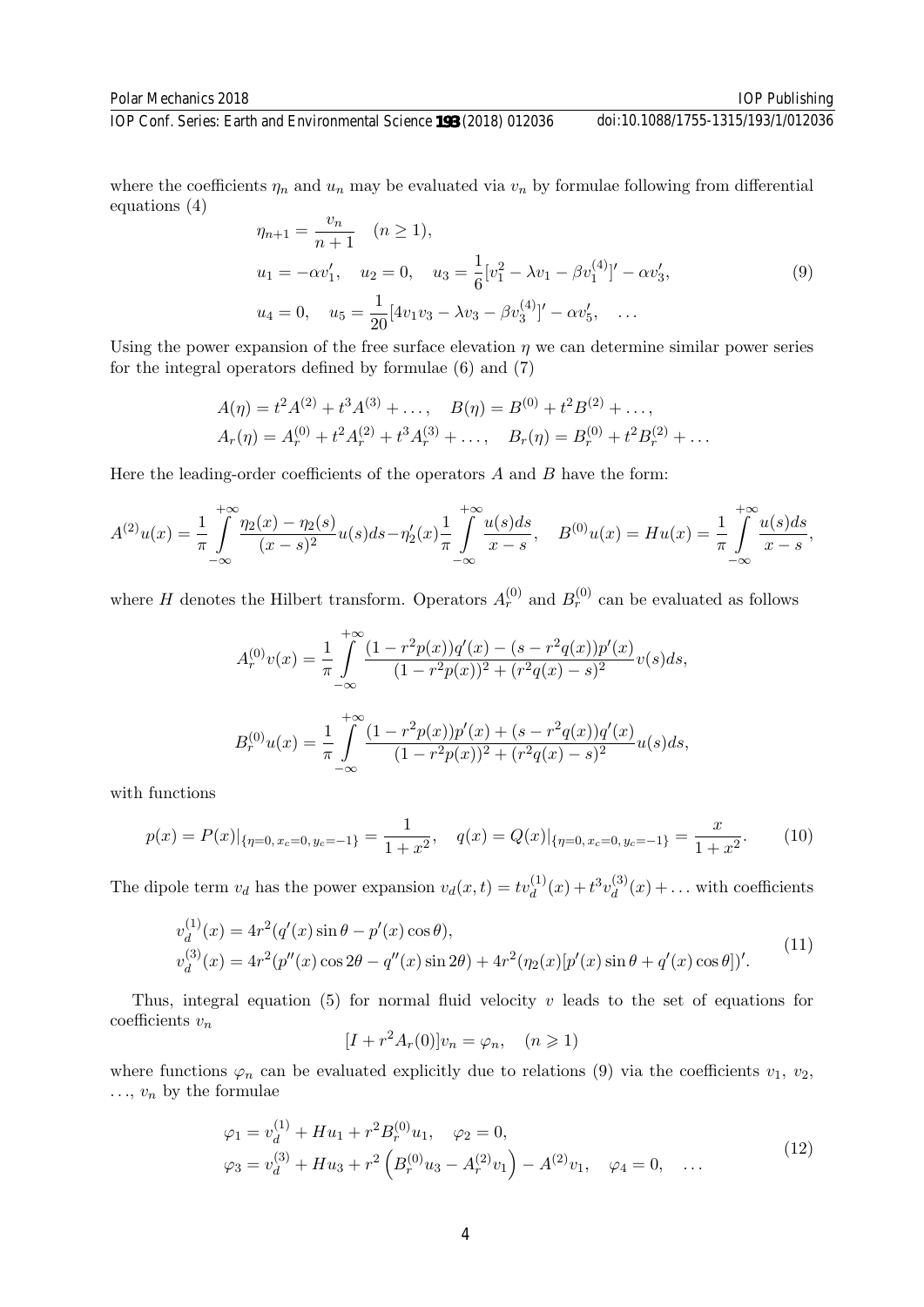The main difficulty created by the presence of an ice cover is that small-time expansion for the tangential velocity  $u(x, t)$  starts with the first order of time variable t, which is due to the presence of the terms  $\eta_{ttx}$  in differential equation (4). This fact prevents us from formulating explicit formulae expressing  $v_n$  via the previous coefficients  $v_1, \ldots, v_{n-1}$  as it was made in [6] in case of the free surface problem. Instead of that we have series of integro-differential equations

$$
v_1 + \alpha (H + r^2 B_r^{(0)}) \partial_x v_1 = v_d^{(1)}, \quad v_2 = 0,
$$
  
\n
$$
v_3 + \alpha (H + r^2 B_r^0) \partial_x v_3 = v_d^{(3)} + \frac{1}{6} H \partial_x (v_1^2 - \lambda v_1) +
$$
  
\n
$$
+ r^2 \left( \frac{1}{6} B_r^{(0)} \partial_x (v_1^2 - \lambda v_1)' - A_r^{(2)} v_1 \right) - \frac{\beta}{6} \left( H + r^2 B_r^{(0)} \right) \partial_x^5 v_1,
$$
\n(13)

To solve these equations we apply the method of successive approximations. By this approach we suppose  $\alpha = \beta = 0$  (i.e. we ignore the presence of ice cover in the first order) and calculate  $v_i$  from equations (13). Coefficients obtained by this way correspond to the problem on free surface waves caused by circular cylinder. Expansion for the wave elevation  $\eta(x, t)$  can be found from the first relation in formulae (9) as follows

$$
I_0(\eta_2(x)) = 2r^2 \left(1 - \frac{r^2}{4}\right) \left(q'(x) \sin \theta - p'(x) \cos \theta\right) + O(r^6), \quad \eta_3(x) = 0,
$$
  
\n
$$
I_0(\eta_4(x)) = r^2 \left(1 - \frac{r^2}{4}\right) \left(p''(x) \left[\cos 2\theta + \frac{\lambda}{6} \sin \theta\right] + \left[\frac{\lambda}{6} \cos \theta - \sin 2\theta\right] q''(x)\right) +
$$
  
\n
$$
+ \frac{r^4}{4} \left(p'(x) \left[\sin 2\theta - \frac{\lambda}{3} \cos \theta\right] + \left[\frac{\lambda}{3} \sin \theta + \cos 2\theta\right] q'(x)\right) +
$$
  
\n
$$
+ \frac{r^4}{9} \left(p''''(x) \cos 2\theta - q''''(x) \sin 2\theta\right) + \frac{r^4}{3} \left(p''(x) - \frac{7}{4}q'(x)\right) + O(r^6).
$$
\n(14)

Operator  $I_0$  means that  $\eta_2$  and  $\eta_4$  were found at the zeroth step. Then we substitute obtained coefficients (14) into equations (13), which get the following form

$$
I_1(v_1) + \alpha (H + r^2 B_r^{(0)}) \partial_x I_0(v_1) = I_0(v_1), \quad v_2 = 0,
$$
  

$$
I_1(v_3) + \alpha (H + r^2 B_r^{(0)}) \partial_x I_0(v_3) = I_0(v_3) - \frac{\beta}{6} \left( H + r^2 B_r^{(0)} \right) \partial_x^5 I_0(v_1),
$$
 (15)

The values of coefficients  $\eta_2$  and  $\eta_4$  at the next itaration step can be evaluated directly from equations (15):

$$
I_{1}(\eta_{2}(x)) = \frac{r^{2}}{2} \Big(4 + r^{2}(\alpha - 1)\Big) \Big(q'(x)\sin\theta - p'(x)\cos\theta\Big) +
$$
  
+ 
$$
\frac{\alpha r^{2}}{2}(4 - r^{2}) \Big(q''(x)\cos\theta + p''(x)\sin\theta\Big), \quad (16)
$$
  

$$
I_{1}(\eta_{4}(x)) = r^{2} \Big(2 + \frac{\alpha r^{2}}{16}[\lambda + 8] - \frac{r^{2}}{12}[\lambda + 6 + 45\beta]\Big) \Big(p'(x)\cos\theta - q'(x)\sin\theta\Big) +
$$
  
+ 
$$
3r^{4} \Big(1 - \frac{3\alpha}{2}\Big) \Big(p'(x)\sin 2\theta + q'(x)\cos 2\theta\Big) +
$$
  
+ 
$$
r^{2} \Big(\frac{\lambda}{6}\Big[1 - \frac{r^{2}}{4}\Big] + \alpha \Big[\frac{r^{2}}{2}\Big(1 + \frac{\lambda}{6}\Big) - 1\Big]\Big) \Big(p''(x)\sin\theta + q''(x)\cos\theta\Big) +
$$
  
+ 
$$
r^{2} \Big(1 + \frac{r^{2}}{4}[\alpha - 1]\Big) \Big(p''(x)\cos 2\theta - q''(x)\sin 2\theta\Big) +
$$
  
(17)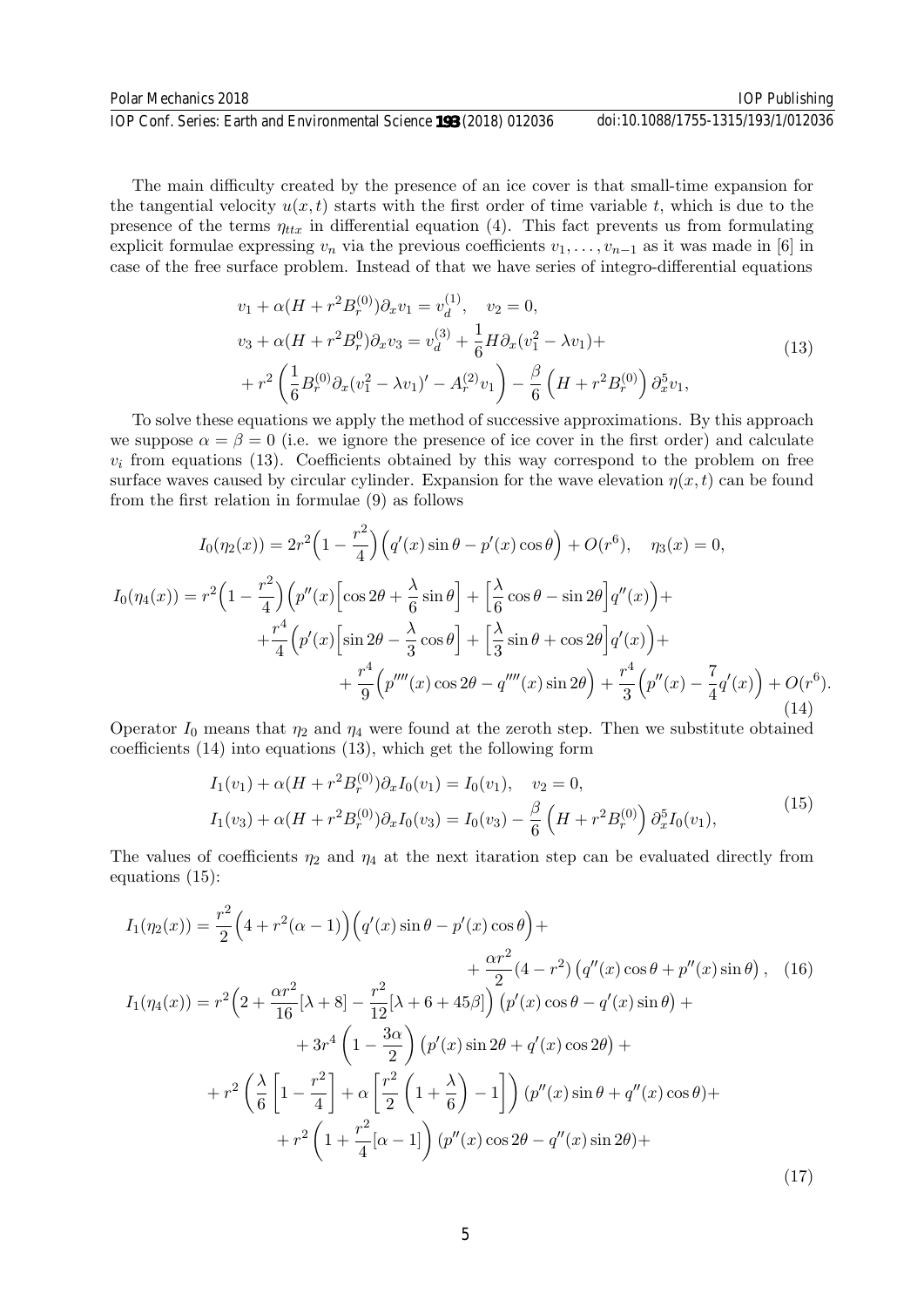doi:10.1088/1755-1315/193/1/012036

$$
+\frac{\lambda\alpha r^2}{6}\left(1-\frac{r^2}{4}\right)(p'''(x)\cos\theta-q'''(x)\sin\theta)-\alpha r^2\left(1-\frac{r^2}{4}\right)(p'''(x)\sin 2\theta-q'''(x)\cos 2\theta)++\frac{r^4}{9}\left([p^{(4)}(x)-\alpha q^{(5)}(x)]\cos 2\theta-[q^{(4)}(x)+\alpha p^{(5)}(x)]\sin 2\theta\right)++\frac{2\beta r^2}{3}\left(1-\frac{r^2}{4}\right)(p^{(6)}(x)\sin\theta+q^{(6)}(x)\cos\theta)-\frac{r^4}{12}\left(7q'(x)+[7\alpha-4]p''(x)+\frac{\alpha}{4}q'''(x)\right)
$$

Consequently, repeating this procedure we can calculate ice deflection profile coefficients  $I_n(\eta_2)$  and  $I_n(\eta_4)$  with any demanded accuracy with respect to parameters  $\alpha$  and  $\beta$  from the following formulae

$$
I_{n+1}(\eta_2) = I_n(\eta_2) - \alpha (H + r^2 B_r^{(0)}) \partial_x I_n(\eta_2),
$$
  
\n
$$
I_{n+1}(\eta_4) = I_n(\eta_4) - \alpha (H + r^2 B_r^{(0)}) \partial_x I_n(\eta_4) - \frac{\beta}{3} (H + r^2 B_r^{(0)}) \partial_x^5 I_n(\eta_2).
$$
\n(18)

Here  $I_n(\eta)$  denotes the value of  $\eta$  calculated at the *n*-th step of iterative procedure.

Having the explicit expression for ice deflection  $\eta(x, t)$  we can determine pressure p in the fluid under the ice plate from dynamic boundary condition (2). If we look for a solution in the form of power series then the pressure  $p$  at the *n*-th step of iterative procedure takes the form

$$
I_n(p(x,t)) = 2\alpha I_n(\eta_2(x)) + \beta \partial_x^2 I_n(\eta_2(x))t^2 + (12\alpha I_n(\eta_4(x)) + \beta \partial_x^4 I_n(\eta_4(x)))t^4, \qquad (19)
$$



**Figure 2.** Deformation of the boundary  $y = \eta(x, t)$  at the time  $t = 0.85$  caused by vertical sumbersion of the cylinder of radius  $r = 0.5$  with parameter  $\lambda = 10$ .

#### 5. Analysis of the solution

Coefficients (16) and (17) determine the deformation of the boundary  $y = \eta(x, t)$  in wide range of paramters: acceleration rate of the cylinder (parameter  $\lambda$ ), direction of motion (angle  $\theta$ ), size of the cylinder r, mass and elastic constant of the ice cover (parameters  $\alpha$  and  $\beta$ ). In particularly, when  $\alpha = \beta = 0$  we have the case of the free surface flow; when  $\beta = 0$  we have the case of the flow under broken ice.

Figures 2 and 3 demonstrate the differences in the flow patterns generated by the cylinder moving under ice plate and free surface. Indeed, in case of the free surface flow, the vertically